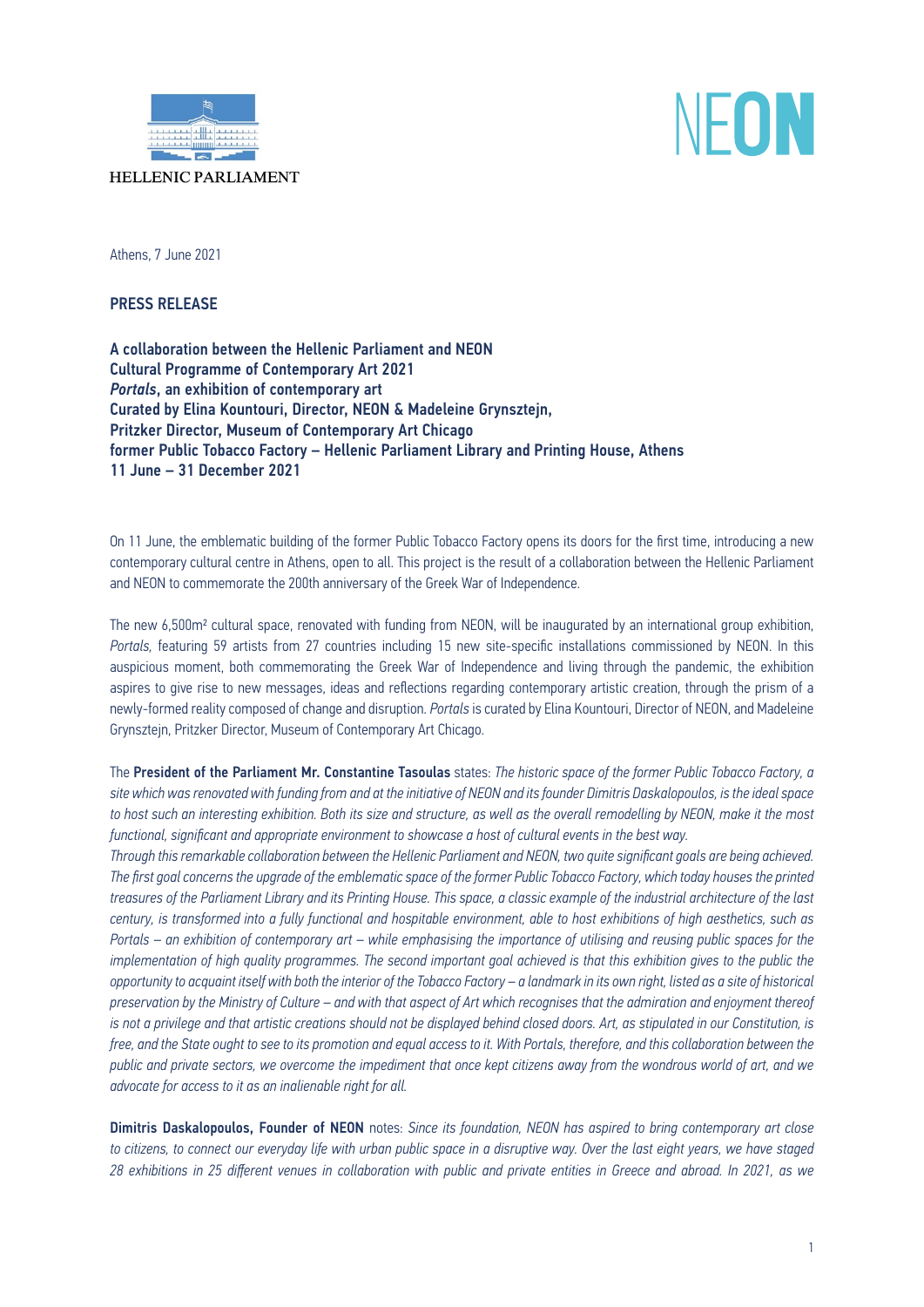*commemorate the 200th anniversary of our struggle for an independent, sovereign Greek state, we cooperated with the Hellenic Parliament, the country's leading democratic institution. We renovated 6,500m2 of the iconic former Public Tobacco Factory which we proudly deliver to the city and its people as a new cultural hub, gathering, awakening and reflecting.*

*The exhibition's timing is rather unique, as we live in an era of critical reflection on national self-consciousness, and at the*  same time we unconsciously participate in a universal reflection related to the latest rapid global changes. We chose the former *Public Tobacco Factory because it is a building that goes hand in hand with the history of this country – an immense trajectory of development, challenges, controversies, political and social tensions.*

*Through this effort, we seek to highlight the important developmental dimension of art and underscore our contemporary creativity. I am thoroughly convinced that contemporary art enables us to actively coexist with our time and to consciously evolve in a rapidly evolving world.*

According Elina Kountouri, Director of NEON and co-curator of the exhibition: *In 2021 at the former Public Tobacco Factory we imagine a non-hierarchical space, a space of togetherness, a space where social and political strategies are rethought and reconstructed. Through its renovation, we keep alive the memories of the building's history and open a new chapter entitled 'modern, accessible cultural centre'*

*The exhibition Portals brings together 59 artists from 27 different countries and diverse cultural backgrounds to build a community of ideas; their works become witnesses to and agents for the laying out of a possible new normal, a story that demands to be heard.*

Madeleine Grynsztejn, Pritzker Director, Museum of Contemporary Art Chicago and co-curator of the exhibition states that: *The opening of the Tobacco Factory, a new cultural venue for new times, comes at a moment when the most intense scrutiny in our history is being levelled at museums. Voices from both inside and outside museums locally, nationally, and internationally, are calling on these institutions to re-examine their structures (which are of European origin) and the way in which they serve their public. This moment of disruption is the perfect opportunity for a new kind of cultural institution, one that openly recognises that going back to 'normal' is not only impossible, but undesirable, as outlined by Arundhati Roy in her essay which serves as the inspiration for the Tobacco Factory's inaugural exhibition, Portals. To start a cultural institution afresh now offers the chance to be free of outdated formulae that constitute the conventions of many museums.* 

### *Portals*

The exhibition takes place in all renovated areas of the building: the atrium, corridors, halls and lofts, bathrooms, the former Customs Office, the surrounding area, on the roof / façade of the building and on Kolonos Hill.

Works by 59 artists from 27 countries, with different origins and backgrounds, including 15 new site-specific works commissioned by NEON, will be featured in the group exhibition. Among them, 18 Greek artists are exhibiting new works or works whose framework of creation and presentation have been renewed to make them site-relevant.

New works have been commissioned from the following artists: Anastasia Douka, Brendan Fernandes, Elif Kamisli, Panos Kokkinias, Chrysanthi Koumianaki, Glenn Ligon, Maria Loizidou, Teresa Margolles, Ad Minoliti, Duro Olowu, Gala Porras-Kim, Michael Rakowitz, Alexandros Tzannis, Adrián Villar Rojas and Danh Võ.

The inspiration for the exhibition originates from an article by author Arundhati Roy<sup>1</sup> which states that "the pandemic is a portal, a gateway between one world and the next." Considering that the rift created by the pandemic on an individual and collective level opens a portal, it is up to us to deal with our transition through it. "We can choose to walk through it, dragging the carcasses of our prejudice and hatred, our avarice, our data banks and dead ideas, our dead rivers and smoky skies behind us. Or we can walk through lightly, with little luggage, ready to imagine another world."

The exhibition represents a pluralism of ideas and touches upon issues related to collectivity, cultural understanding of history and politics, public space, and our common past, present and future.

<sup>1</sup> Arundhati Roy: 'The pandemic is a portal', *Financial Times,* 3 April 2020: https://www.ft.com/content/10d8f5e8-74eb-11ea-95fe-fcd274e920ca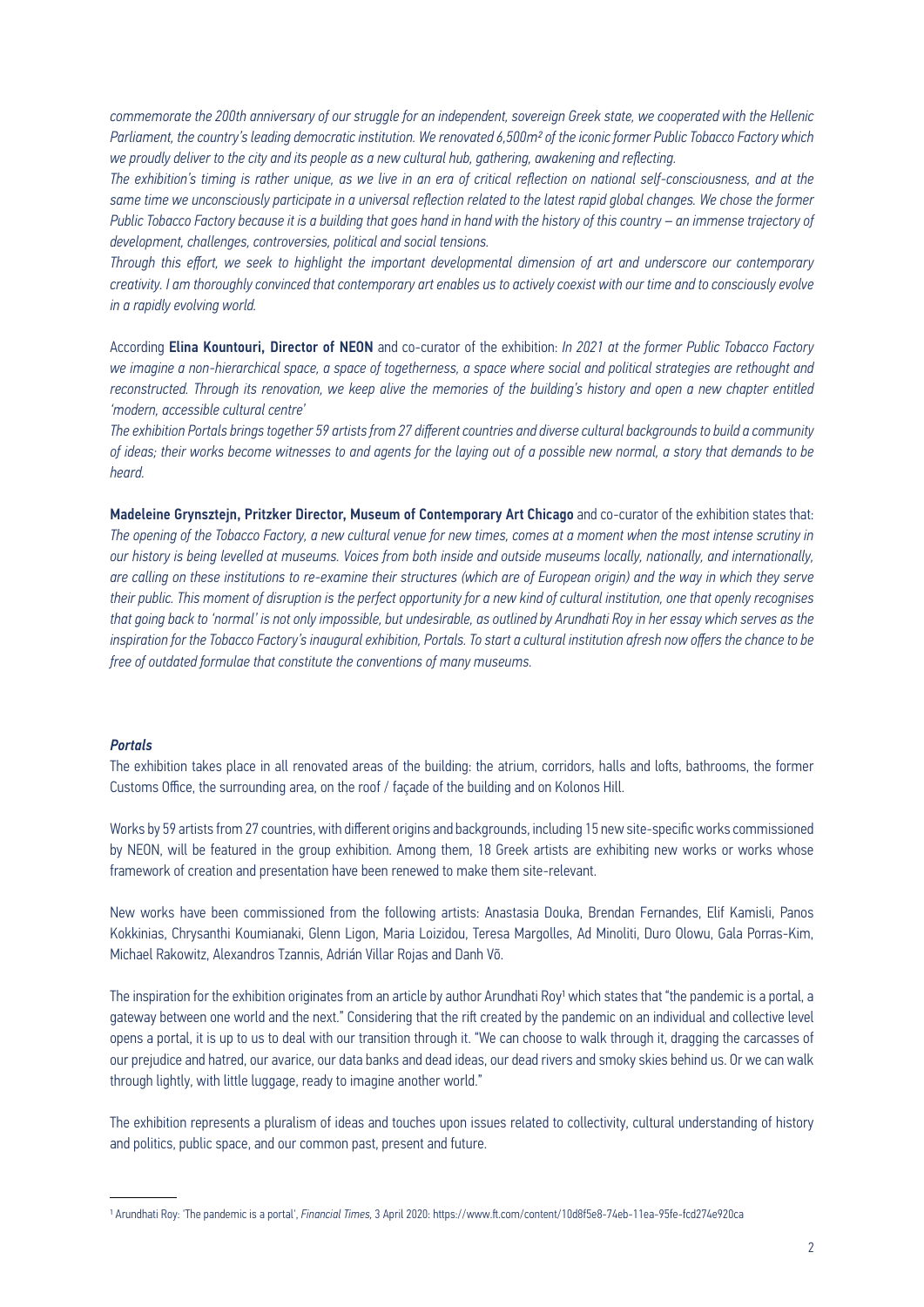On the **building's façade,** an artwork by Nikos Navridis welcomes the city and visitors to the exhibition. Outside the building, we find two new commissions; Brendan Fernandes references the human need for communication through performance, while Chrysanthi Koumianaki activates the wider surrounding area and Kolonos Hill.

The Atrium is the building's central public space, the exhibition's 'agora'. The public space where communities, social movements and symbolic gestures coexist to form shared memories. We come across works by Steve M<sup>c</sup>Queen, El Anatsui and two new commissions by Maria Loizidou and Glenn Ligon, who through their work reflect on the concept of the collective and the cultural dimension of history and politics. In the third commission at the Atrium, complex histories are documented and aligned in Danh Võ's installation. For Võ, everything from architecture, to plants, to sculptures and relics, comes as already loaded. Within the internal courtyard of the Tobacco Factory, Võ's installation creates an additional public space. The atrium is a tribute to a world in need of healing and unity.

Artworks along the **corridor** use language as an element of identity, negotiation or alienation, creating 'portraits' through sounds, words, maps and newspapers. In the two new commissions here, Michael Rakowitz explores politics and nationalism in a topical geopolitical project, with reference also to the *Charta of Greece,* 1797 by Rhigas Velestinlis, while Teresa Margolles focuses on front pages of newspapers as a means of realising the brutality of reality. Furthermore, Shilpa Gupta and Felix Gonzalez-Torres use words as a defining element of memory. On the other hand, through handicrafts, sculptures and textiles, Adriana Varejão, Sonia Gomes and Solange Pessoa – representing three different generations of women in Brazil – become conveyors of the rich history of the region and of colonialism.

Room 1 is dominated by the concept of equity in relation to labour, social justice and financial resources. Kutluğ Ataman and Adam Pendleton raise issues of social justice and racial equality. The work by Jannis Kounellis echoes the working conditions of the industrial space, while Maria Papadimitriou and Anastasia Douka refer to labour policies and engineering.

On Room 1 Mezzanine, female voices from around the globe share the floor with works by Ed Ruscha and Vangelis Gokas. Elif Kamisli's new commission takes a feminine look, in the form of her diary, at the political *status quo* in Turkey. Kamisli honours the multiple lives of powerful women, whose paths express a deep belief in the world around them and demonstrate a perceptive understanding of the human condition. Works by pioneering artists Marisa Merz, Alex Mylona, Erika Verzutti and Dana Schutz are displayed alongside other works made by a younger generation of artists represented by Sidsel Meineche Hansen, Tala Madani, Gala Porras-Kim and Myrto Xanthopoulou.

Room 2 displays the development of informal networks (a side effect of the pandemic since face-to-face contact was significantly reduced) underlining the power of social connections. Artists have always survived thanks to such networks of solidarity and interdependence of means and ideas. In this hall, works by Louise Lawler, Elias Sime, Jannis Kounellis, Liliane Lijn and Daphne Wright emphasise the variety of relations that we experience and form an 'informal network' made of dynamism, urban stories and personal narratives.

On Room 2 Mezzanine, Cornelia Parker pays tribute to the 1215 'Magna Carta', a symbol of rights and freedoms. The 13-meterlong embroidery of the Magna Carta Wikipedia entry (as it appeared on the Magna Carta's 799<sup>th</sup> anniversary on 15 June 2014) was handcrafted by people from all walks of life: inmates, activists, politicians and members of the judiciary.

In Room 3, the works explore the issues of trust and intimacy through various representations of identity and home. Do Ho Suh, Robert Gober, Apostolos Georgiou and Christiana Soulou refer to trust, and distrust both home and familial and childhood dreams. The works of Paul Mpagi Sepuya and Francis Picabia refer to ideas of portraiture, eroticism, and the body, whether exposed or hidden. The lives and stories of women as invisible heroines are represented by artists Toyin Ojih Odutola, Billie Zangewa and Joana Choumali, who use painting and embroidery on pictures.

The Room 3 Mezzanine narrates the conditions of living in a loft: a strange combination of comfort and discomfort, romance, practicality and memories. The new commission to Alexandros Tzannis relates to the elements of the internal structure of the building, illuminating its edges and corners. Nikos Alexiou, Vlassis Caniaris and Erika Verzutti create memories, fears and uncharted emotions.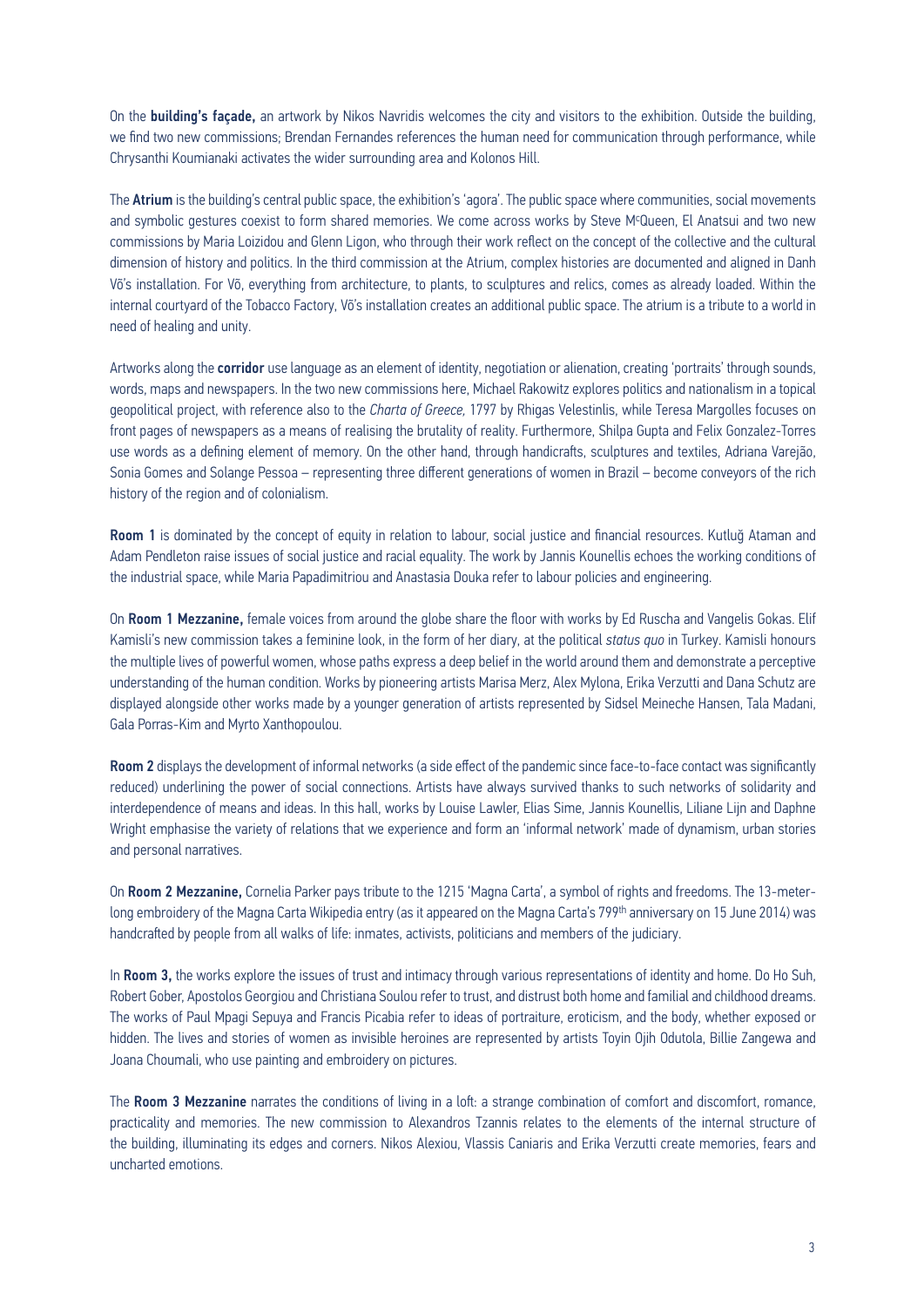In the **bathroom area,** the new commission by Ad Minoliti symbolically disrupts the separation between the two sexes, as a reminder of the existence of other identities, while Dimitrios Antonitsis challenges the idea of desired or accepted uniformity.

In Room 4, Adrián Villar Rojas returns to Athens with a new commission visually representing the globe during the pandemic, as recorded by live web cameras around the world.

In Room 5 works by Kostas Bassanos, Kapwani Kiwanga, Anna Tsouhlarakis, Jeffrey Gibson and Eirene Efstathiou explore the theme of insecurity as a probable, dystopian, unknown end to our common standard of living. The new commission by Panos Kokkinias narrates a story merging many independent images, just as the displaced carry within them many different stories.

The building of the former Customs Office is occupied by a new commission by Duro Olowu. His artistic intervention features textural sculptures, painted work, video patterned wallpapers and wall lettering to create an environment that uses different ideas of migration and movement to reveal hidden histories in politics and art. As he puts it, he creates "interventions, conversations and presence in empty rooms".

In December 2021 the basement of the building will be activated with Dimitris Papaioannou's performance of *Sisyphus/Trans/ Form* (2019).

Alongside the physical exhibition, we have also created an online 'portal': the free NEON mobile app enables virtual visitors to browse the exhibition, to see and learn about the works and the artists, and to be notified of the exhibition's parallel events. App users will be able to book their visit to the exhibition in accordance with the latest public health guidelines. The NEON app is available for iOS and Android.

### *Portals*

former Public Tobacco Factory – Hellenic Parliament Library and Printing House 218 Lenorman Street, Athens Duration: 11 June – 31 December 2021

Opening Hours:

11 June – 30 September 2021 Monday & Tuesday: Closed Wednesday, Friday, Saturday: 12.00-20.00 Thursday: 12.00-21.00 Sunday: 11.00-14.00 & 17.00-21.00

1 October – 31 December 2021 Monday & Tuesday: Closed Wednesday & Saturday: 11.00-19.00 Thursday & Friday: 12.00-20.00 Sunday: 11.00-17.00

Free Entry Please note that in accordance with public health guidelines, entry to the exhibition is only by timed ticket, booked in advance via [neon.artsvp.co](https://neon.artsvp.co) For more information please visit: [neon.org.gr](https://neon.org.gr/en/)